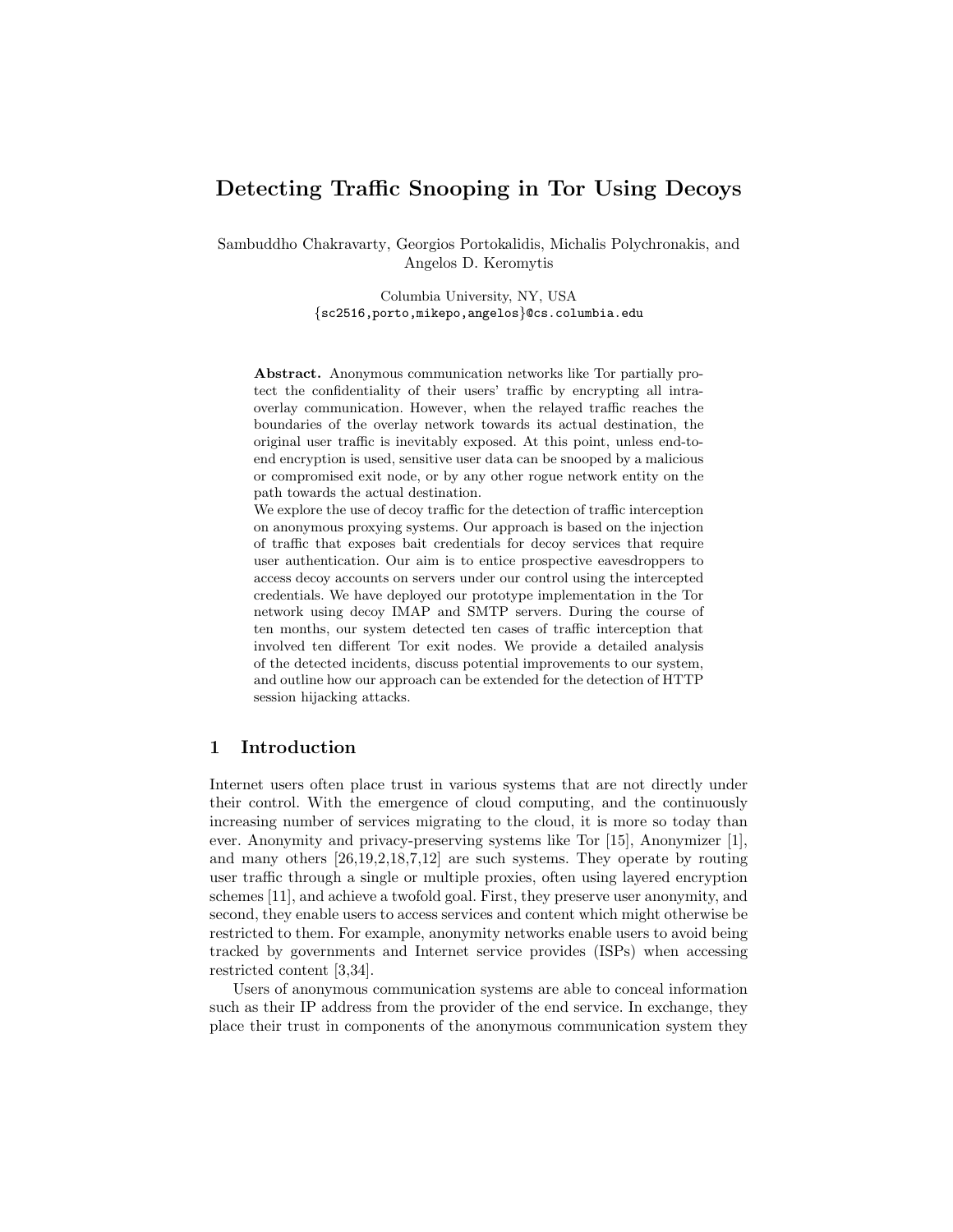are using. In all cases, user data are at some point (for instance, before being relayed to the end-service) available in their original form. Even if encryption is utilized by the system internally, end-to-end encryption is imperative to ensure the confidentiality of user communications. This can lead to the exposure of private user information to rogue network elements, such as intermediate ISP routers or nodes of anonymity-preserving networks, which can easily eavesdrop on the users' traffic.

Corporate, and sometimes even nationwide networks block access to certain social networking and other popular online services for various reasons. Under these conditions, users often resort to using distributed proxying systems (both anonymity-preserving and otherwise) to prevent their traffic from being filtered. Many of these users are not aware of the discrepancy between the anonymity and privacy guarantees offered by these systems, and the lack of data confidentiality which is frequently mistakenly assumed, and use them despite the absence of end-to-end encryption, revealing sensitive data to the proxies relaying the users' traffic. Some of these relays may act with malicious intent and misuse sensitive user information such as user names and passwords or HTTP session cookies.

Note that this problem is not totally alleviated through the use of end-toend encryption. Malicious relay operators can employ man-in-the-middle attacks and snoop on the traffic of even SSL encrypted sessions [\[33\]](#page-19-5). Furthermore, although user authentication is usually performed over HTTPS, many sites then switch to plain HTTP for the rest of the user session, allowing an attacker to mount HTTP session hijacking attacks and take over a user's session [\[16\]](#page-19-6). This is the case with popular websites like facebook.com and twitter.com that use encryption for user authentication, but switch already authenticated sessions to plain-text communication, unless the user has explicitly opted in for "always-on" HTTPS access. This is a particularly important issue, given that over than 50% of the HTTP traffic sent through Tor exit nodes is destined to social networking sites [\[22\]](#page-19-7).

In this paper, we explore the use of decoy traffic to detect eavesdropping in proxying architectures, and in particular anonymous communication systems. We introduce decoy credentials for various services like SMTP in the Tor anonymity network, and use them to detect exit nodes that snoop on user traffic. The use of fake information, or honeytokens [\[29\]](#page-19-8), for the detection of unauthorized use of sensitive data is not new. Decoy information has been previously used to to detect eavesdropping on unprotected wireless networks [\[9\]](#page-18-6) and warn of insider threats [\[8\]](#page-18-7). The idea behind these systems is that eavesdroppers will probably try to use the collected information in some way. By injecting login credentials for services that we control, we are able to detect the use of a particular decoy user name and password combination, and trace it back to the Tor exit node on which it was exposed.

Tor [\[15\]](#page-19-0) is one of the most popular anonymity networks based on onion routing [\[14\]](#page-18-8). Tor clients form virtual circuits consisting of two or more Tor nodes, which relay client traffic to the intended server. Their data is encrypted multiple times before being transmitted over the Tor network, so that the original data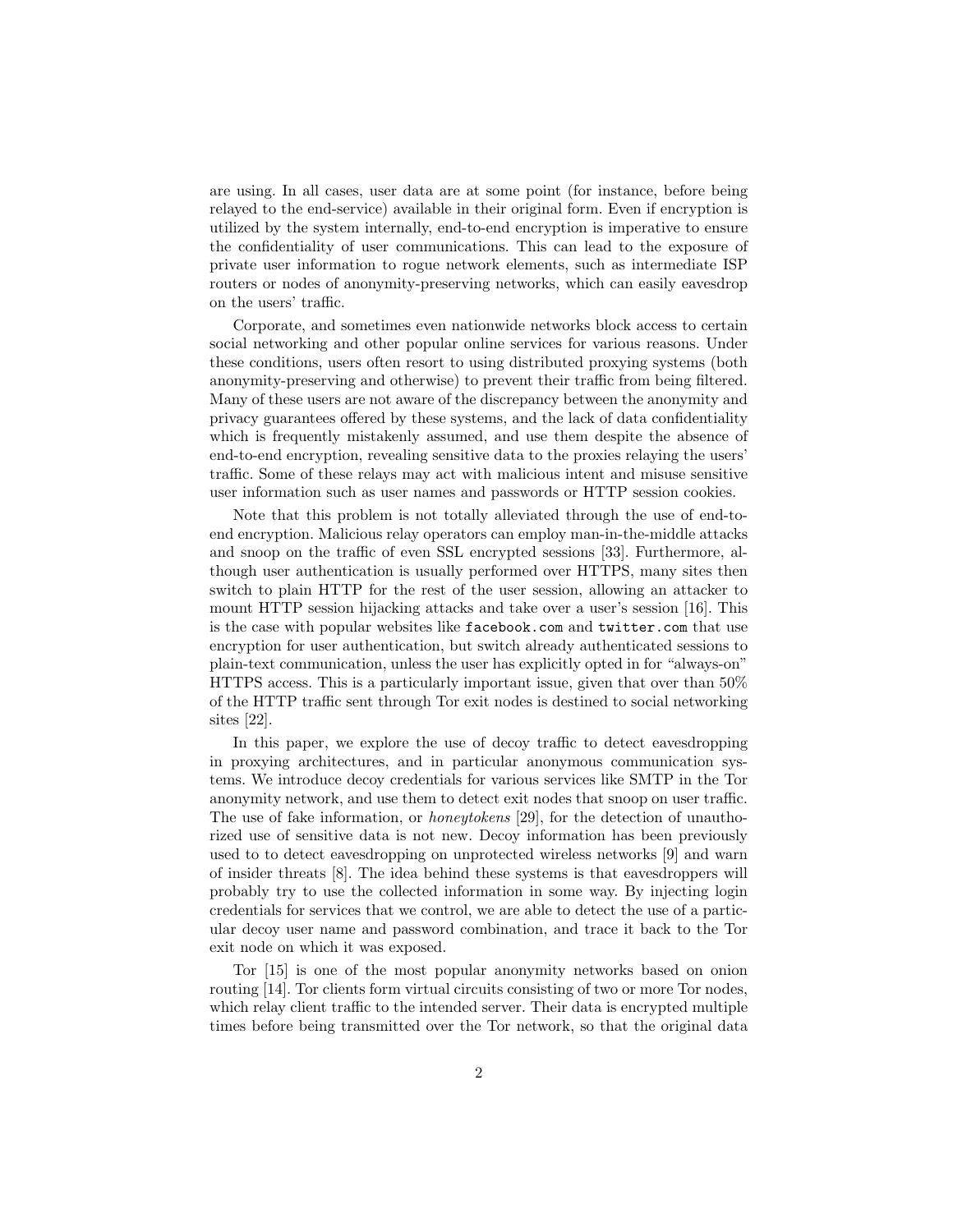are available only at the exit node (that is, the last node in the circuit). As such, unless end-to-end encryption between a client and a service is used, the confidentiality of the data can be potentially undermined. For instance, data can be eavesdropped by a malicious or compromised exit node, or even by the ISP of the exit node. In fact, all proxying architectures face the same threat, unless end-to-end encryption is used. We evaluate our detection system in the Tor network mainly because Tor is the most popular anonymous communication system with a considerable user base and hundreds of exit nodes that can be used with any TCP-based service, including services that do not employ end-to-end encryption.

Our prototype implementation uses multiple "bait" credentials for a IMAP and SMTP servers under our control. We use the different decoy credentials to connect to these services through Tor using every publicly available exit node. The decoys are transmitted in plain-text, and each decoy is only sent through a single exit node, allowing us to pair the use of a particular decoy with an exit node. The decoy credentials are exposed through realistic user sessions that include many client-server interactions, so that the decoy traffic becomes nearly indistinguishable from real user sessions. Our system has been operational for about ten months, and so far has detected ten incidents of eavesdropping by public Tor exit nodes.

In summary, the main contributions of this paper are the following:

- We present a generic method for the detection of traffic interception in anonymity networks and proxy servers in general, based on the transmission of decoy user credentials.
- We deployed a prototype detection system for the Tor anonymity network, which detected ten cases in which decoy credentials were used by a thirdparty to log in to servers under our control.
- We describe how the proposed method can be extended for the detection of HTTP session hijacking attacks, which can be used to take over active user sessions on websites where encryption is not used throughout a session.

The rest of the paper is organized as follows. The next section provides some background information on the Tor anonymity network, and presents the threat model we are considering. Section [3](#page-4-0) describes the design and implementation of our decoy transmission and eavesdropping detection engine. We present the results obtained by deploying our prototype in Section [4.](#page-9-0) In Section [5,](#page-13-0) we discuss limitations and possible extensions to our system, including the detection of HTTP session hijacking. Finally, related work is discussed in Section [6,](#page-16-0) and we conclude in Section [7.](#page-17-0)

# 2 Background

In this section we briefly describe the architecture of the Tor anonymity network, and present the threat model assumed in this work.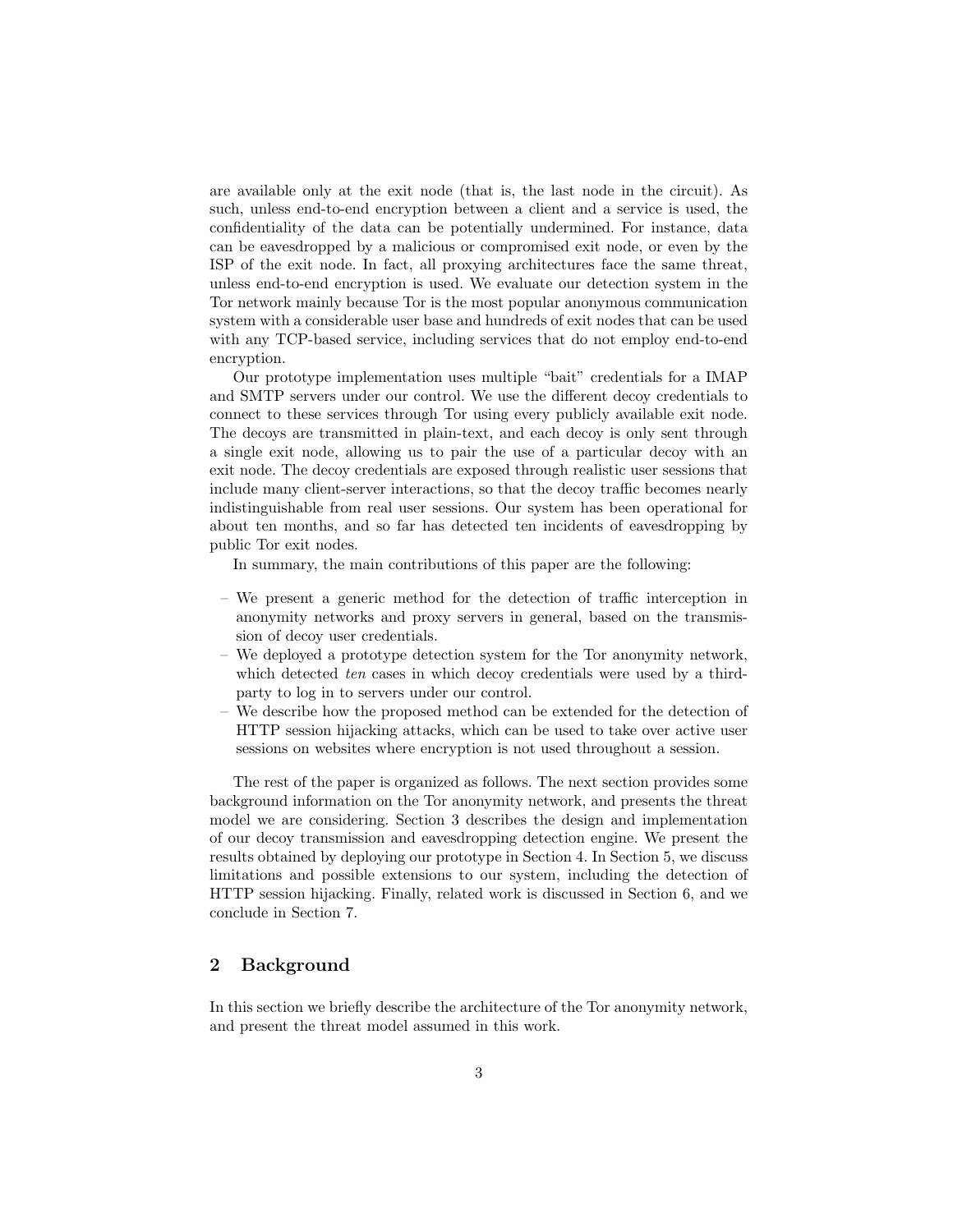

<span id="page-3-0"></span>Fig. 1. Basic steps for communicating through Tor. The client obtains a list of the available Tor relays from a directory service  $(1)$ , establishes a circuit using multiple Tor nodes  $(2)$ , and then starts forwarding its traffic through the newly created circuit  $(3)$ .

#### 2.1 Tor Anonymity Network

Tor [\[15\]](#page-19-0) is one of the most widely used low latency anonymity networks, with an estimated user base of more than 200,000 users as of April 2011 [\[5\]](#page-18-9). Tor aims to protect the anonymity of Internet users by relaying user-generated TCP streams through a network of overlay nodes run by volunteers. Tor can be used for both initiator and responder anonymity. Initiator anonymity hides the true identity (IP address) of user-initiated connections from the actual destination, while the identity of network servers can also be kept secret from their clients through the use of hidden services.

The Tor overlay network consists of hundreds of proxies known as onion routers, which are mostly operated by volunteers around the world. User traffic is relayed through circuits, which are formed by persistent connections between different nodes. By default, Tor circuits consist of three nodes: the first one is known as the entry node, the second one as the middleman, and the third one as the exit node. A Tor client uses the public keys of the onion routers on the circuit to encrypt transmitted messages in multiple layers of encryption, starting with the public key of the exit node. Each of the nodes then first "peels off" one layer of encryption and then forwards the message to the next node on the circuit. The exit node decrypts the final layer of encryption, which reveals the original message of the user, and forwards it to its actual destination through a regular TCP connection.

Figure [1](#page-3-0) presents the basic steps for the creation of a new Tor circuit consisting of three onion routers.

1. The Tor client queries the directory service to obtain a list of the available Tor relays.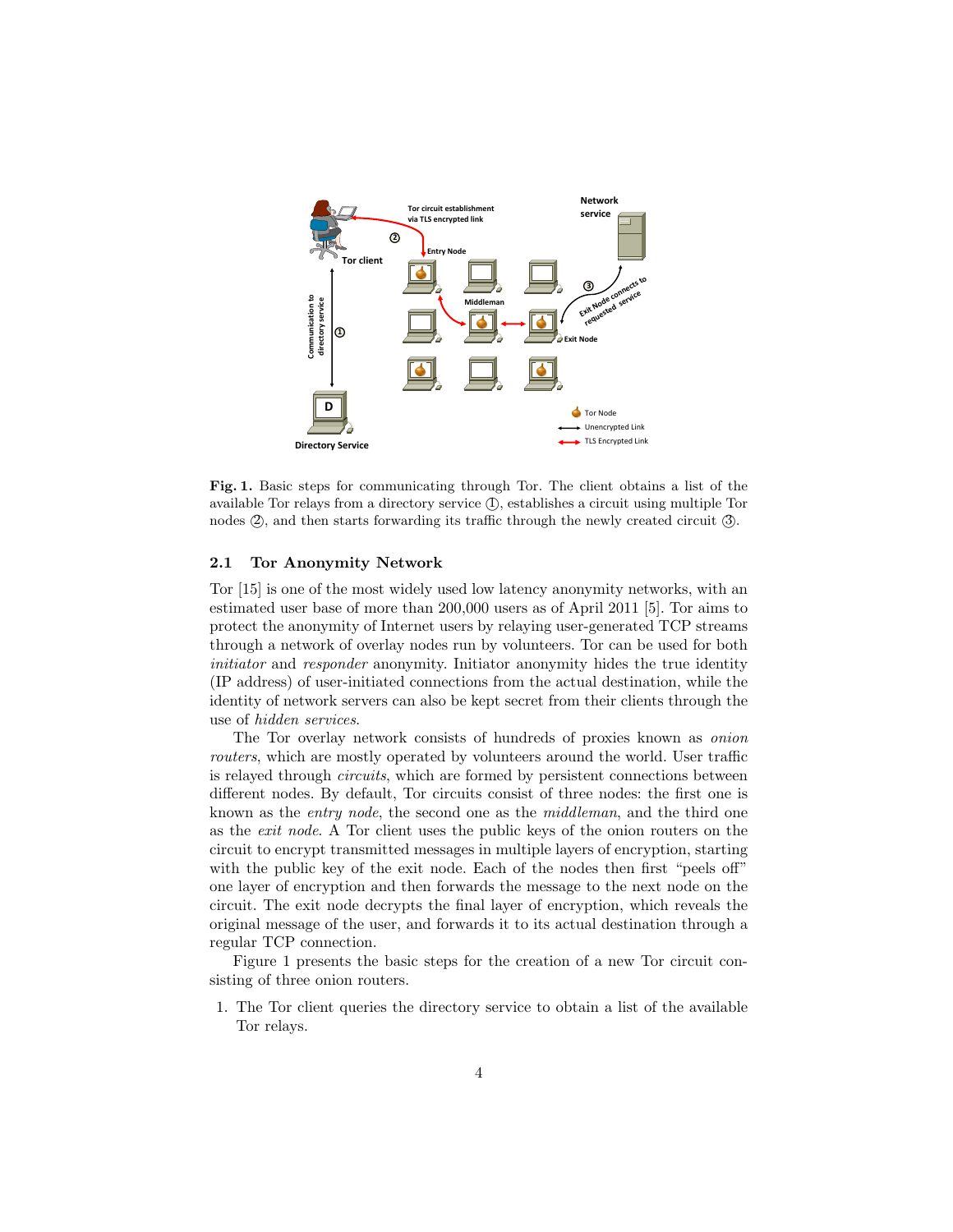- 2. The client uses a set of relays to create Tor circuits. By default, circuits are created using three relays.
- 3. The client selects one of the circuits and creates a TCP connection to its entry node. Traffic is forwarded through the circuit to the exit node, which communicates directly with the actual destination.

#### 2.2 Threat Model

Exit nodes act as proxies between the user and the actual destination. This places them in a powerful position that allows malicious exit node operators to take advantage of their access to the user's original network traffic. Consequently, the trust that the users place on an anonymous communication service like Tor can be affected by misbehaving or compromised overlay nodes. A rogue exit node can capture all the incoming and outgoing user traffic between the exit node and the actual destinations. We expect the attacker to sift through the captured user traffic and extract user credentials from clear-text application protocols. This can be easily achieved using custom tools built on top of libpcap [\[20\]](#page-19-9), or through the use of existing tools like dsniff [\[28\]](#page-19-10). Of course, the attacker might be eavesdropping for a particular kind of private information, such as the content of email messages [\[4\]](#page-18-10), which can then be misused in other, non-obviously detectable ways.

Credentials such as user names and passwords or sessions cookies can be reused by the attacker on the same destination server. These might allow him to take over the user's account for that service or hijack an ongoing session. Note that the attacker's connections using the stolen credentials can be launched either from the same host that runs the malicious Tor node, or any other host on the Internet.

Besides unencrypted traffic, even properly encrypted user connections such as HTTPS sessions to banking or webmail sites can be compromised by malicious exit nodes. For example, an attacker can mount a man-in-the-middle attack and intercept the traffic of SSL connections [\[23\]](#page-19-11). Attacks of this kind can be easily detected [\[23](#page-19-11)[,33\]](#page-19-5), and thus are out of the scope of this work.

## <span id="page-4-0"></span>3 System Architecture

In this section, we present the overall architecture of our traffic interception detection system. We describe the design of the decoy traffic transmission mechanism and the corresponding decoy services, as well as the approach we used for incident data collection and correlation. Finally, we discuss some interesting implementation issues that we faced during the development of our prototype system.

#### 3.1 Approach

In general, network traffic eavesdropping is a passive operation without any directly observable effects. However, the fact that some traffic has been intercepted can be implied through potential uses of the intercepted data that have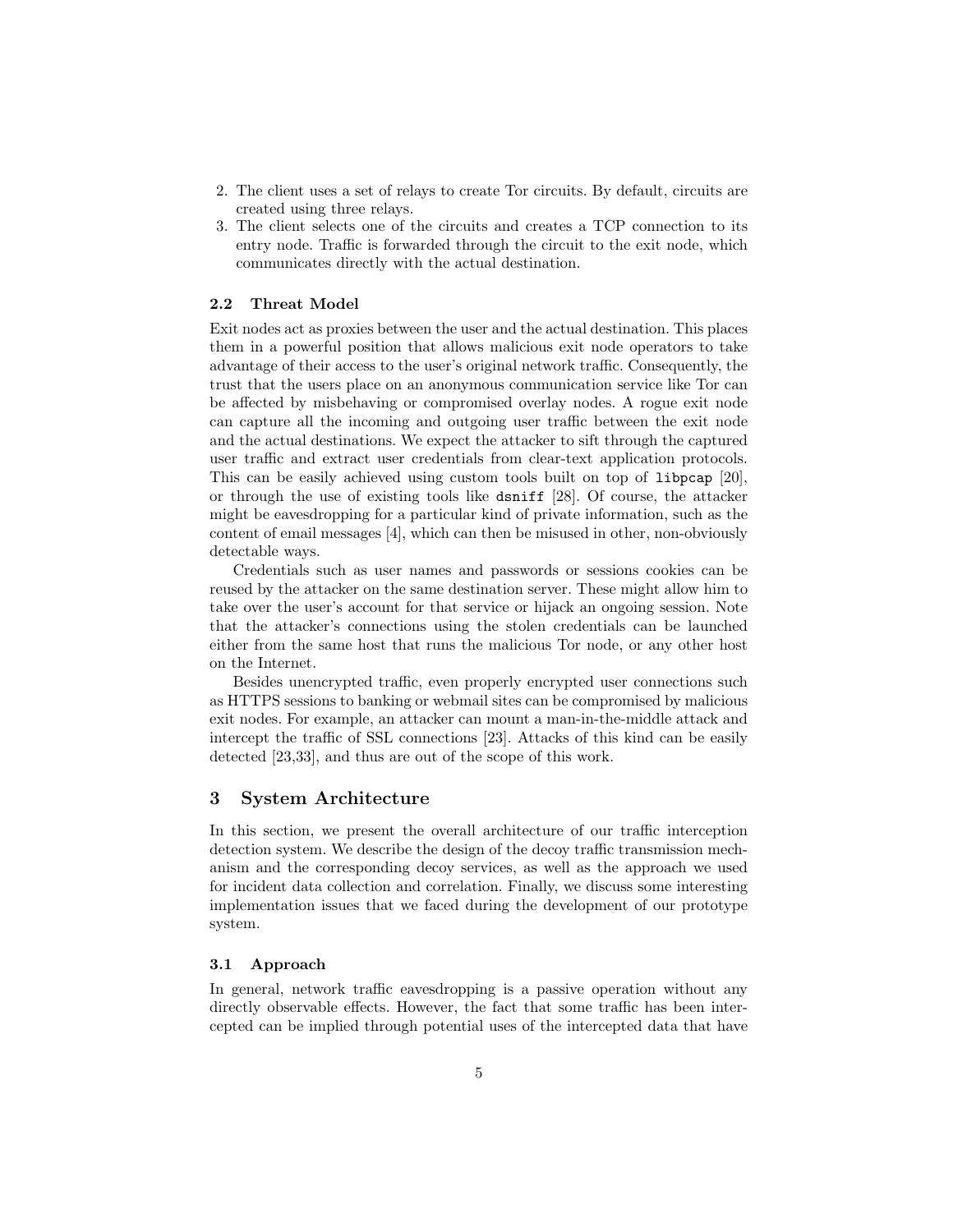

<span id="page-5-0"></span>Fig. 2. Overall architecture of the proposed traffic interception detection system when applied on the Tor network.

detectable corollaries. For example, the eavesdropper can steal user credentials for services that do not use application-layer encryption, such as user names and passwords for websites with poor user authentication implementations, or for servers that use clear-text sign-in protocols, such as FTP or IMAP. A later attempt by the eavesdropper to access the user's account is an observable event that can be detected by the operator of the respective service.

Our approach is based on enticing a prospective snooper to use intercepted decoy credentials for accessing a service under our control. The proposed system transmits decoy credentials through network paths on which there is a possibility of traffic eavesdropping. Each set of credentials is unique, has never been used before, and is transmitted solely through a specific network path. All subsequent unsolicited accesses to any of the accounts on the decoy server are clear indications that the credentials tied to these accounts have been intercepted during their initial transmission.

Figure [2](#page-5-0) illustrates the overall design of our system when applied on the Tor anonymity network. A client under our control periodically connects through Tor to a decoy server, which uses a clear-text application-level protocol requiring password authentication. As a result, the user name and password used in each session are exposed to the exit node of the Tor circuit (and any other network entity between the exit node and the decoy server).

In more detail, as the system is continuously running, the following steps take place periodically:

1. The client connects and authenticates to the decoy server through the Tor network. A new connection using a different set of credentials is made through all available exit nodes by explicitly specifying the exit node of each Tor circuit.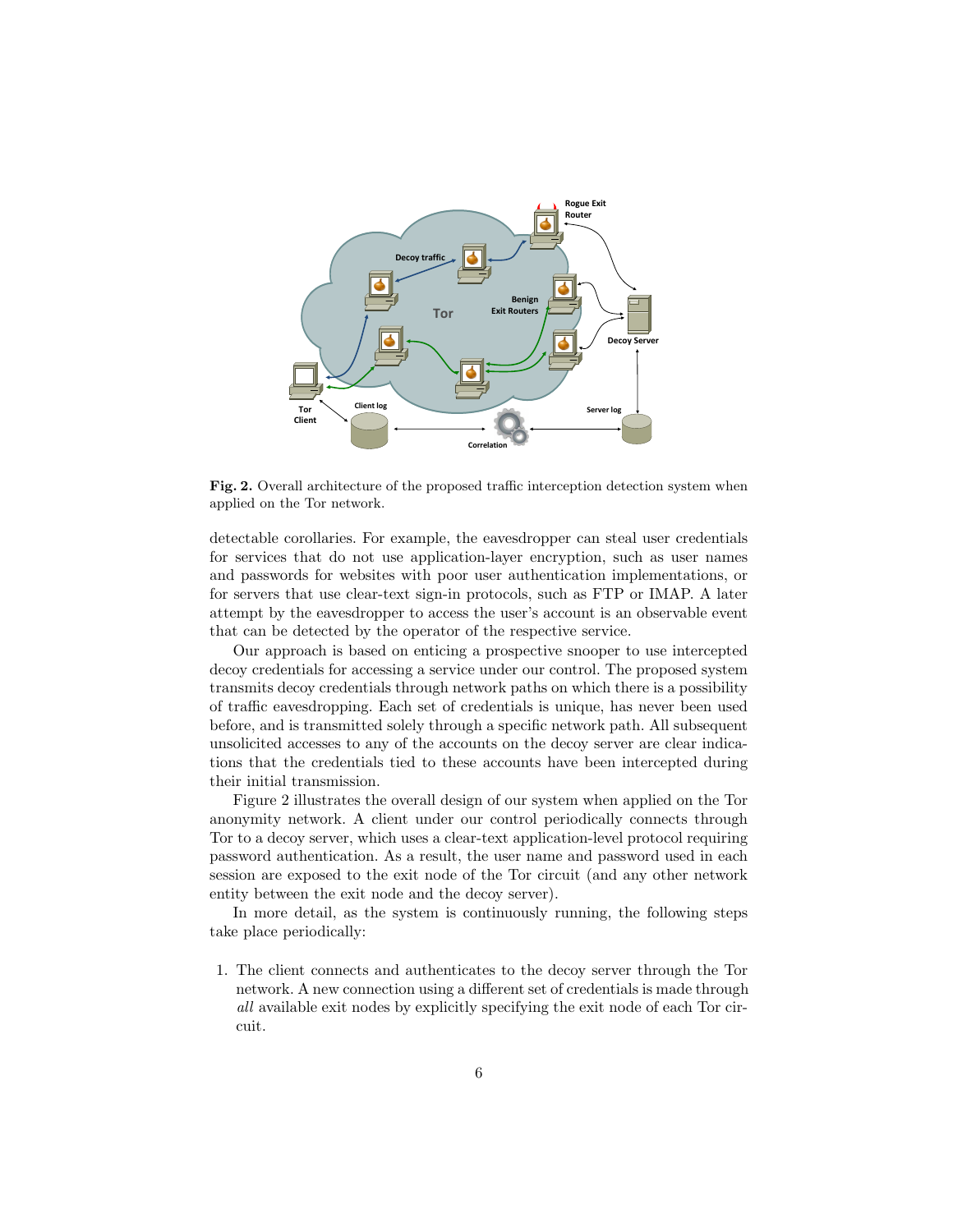

<span id="page-6-0"></span>Fig. 3. Number of Tor exit routers that allow traffic relaying through different TCP port numbers, for services that support clear-text protocols.

- 2. The decoy server keeps a detailed record for each session, including the user name and password used, the IP address of the connection initiator, and the login time.
- 3. After a successfully completed session on the decoy server, the system attempts to correlate it with a recently completed client session. If no matching client session is found, then an unsolicited connection using stolen decoy credentials has been identified.

Each unique pair of user name and password is tied to a particular exit node and is transmitted only through Tor circuits terminating at that node. Thus, the exit node involved in a particular eavesdropping incident is known based on the given set of credentials used in the unsolicited session seen by the decoy server. At the same time, the server is aware of the IP address of the connection initiator, which, as discussed in Section [4,](#page-9-0) may belong either to the rogue exit node itself, or to a third-party host on the Internet.

#### 3.2 Implementation

Although Tor can forward the traffic of any TCP-based network service, in practice not all exit routers support all application protocols. For example, SMTP relay through port 25 is blocked by the majority of Tor exit nodes to prevent spammers from covertly relaying their messages through the Tor network. Consequently, the first important decision we had to take before beginning the implementation of our prototype system, was to choose a set of services that are supported by a large number of Tor exit nodes. At the same time, candidate ser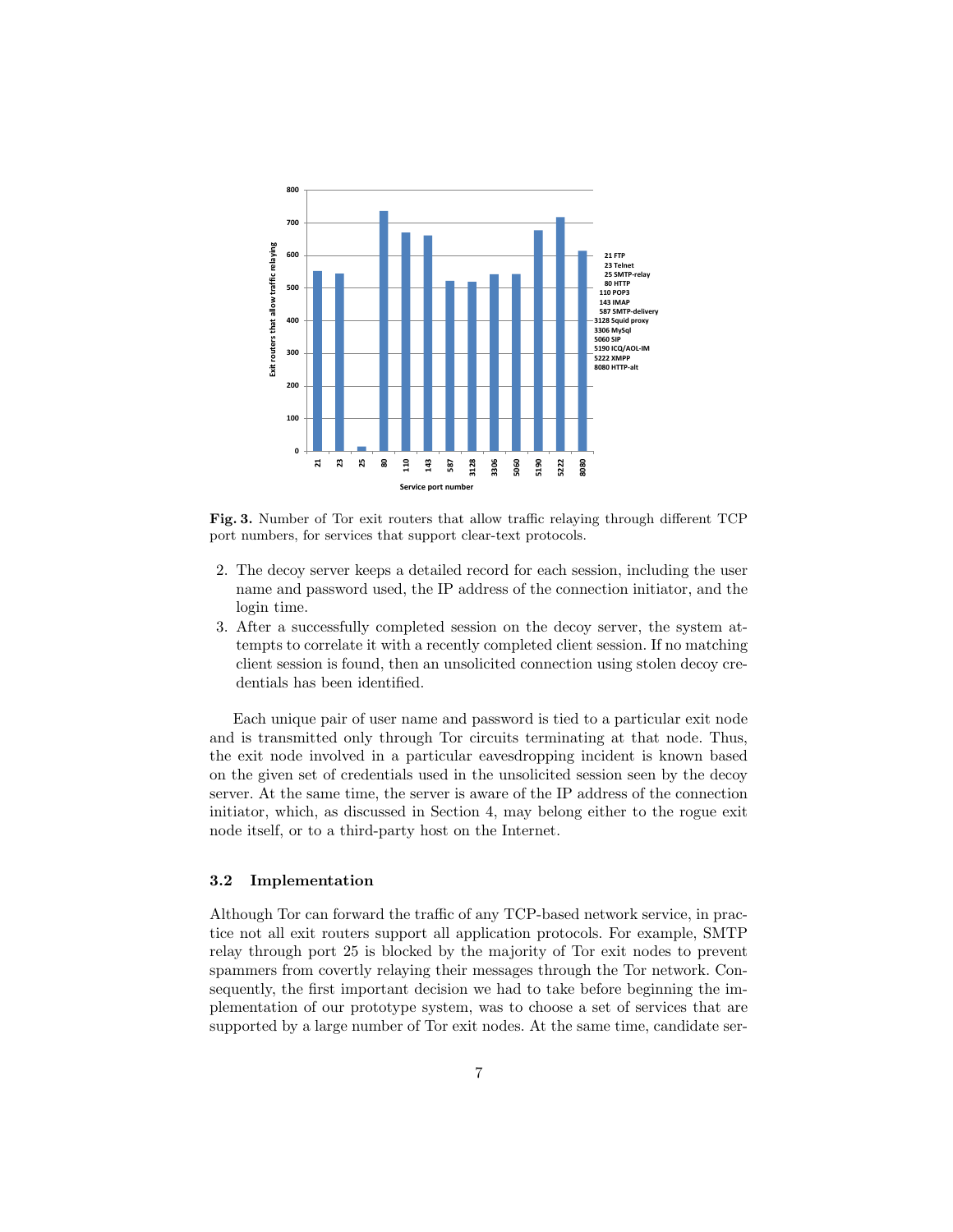vices should support unencrypted authentication through a clear-text protocol, while the services themselves should be enticing for potential eavesdroppers.

Tor exit nodes are usually configured to allow traffic forwarding for only a small set of TCP services. The supported services are defined by the operator of the exit node through the specification of an *exit policy*. To determine the most widely supported unencrypted application protocols, we queried the Tor directory servers and retrieved the number of exit nodes that allowed each different protocol. Figure [3](#page-6-0) presents the number of Tor exit nodes that at the time of the experiment allowed the relaying of traffic through various TCP port numbers. In accordance to the results obtained by McCoy et al. [\[21\]](#page-19-12), widely used protocols for applications like web browsing, email retrieval, and instant messaging are allowed by the majority of exit nodes. Among the services that support user authentication through unencrypted protocols, IMAP (port 143) and SMTP delivery (port 587) are allowed by the exit policies of a significant number of exit nodes (661 and 522 nodes, respectively). In contrast to SMTP relay (port 25), SMTP through port 587 is dedicated to message submission for delivery only for users that have registered accounts on the server.

Credentials for accessing user messages that may contain sensitive private information, or for sending emails through verified user addresses, can be of high value for a malicious eavesdropper. This led us to choose the IMAP and SMTP protocols for our prototype implementation. However, our technique is not restricted to these two services, and can easily be extended to include bait traffic for various other unencrypted TCP-based services like FTP, Telnet, and instant messaging. In Section [5](#page-13-0) we also discuss how our technique can be extended to detect the interception of user login credentials and cookies for various web services.

Decoy Traffic Transmission and Eavesdropping Detection. Our decoy traffic transmission subsystem is based on a custom client that supports the IMAP and SMTP protocols. The client has been implemented using Perl, and service protocol emulation is provided by the Net::IMAPClient and Net::SMTP modules. The client is hosted on a server equipped with an Intel Xeon CPU running Ubuntu Server Linux v8.04.

Every day, for each service, the client creates one connection to the corresponding decoy server through each and every Tor exit node that supports traffic relaying for that service. This is achieved by establishing a new Tor circuit for each connection, and forcing each circuit to use a particular exit node. Once a connection has been established, the client authenticates on the server using a unique set of credentials tied to the particular combination of exit node and decoy server. In case some exit node is not accessible, the corresponding set of credentials is skipped. Similarly, when a new exit node joins the overlay network, a new set of credentials for each decoy service is generated for use only with that exit node. After the client has successfully signed in, it generates some randomly selected activity such as browsing through some folders in case of IMAP, or sending a fake email message in case of SMTP, and then signs out.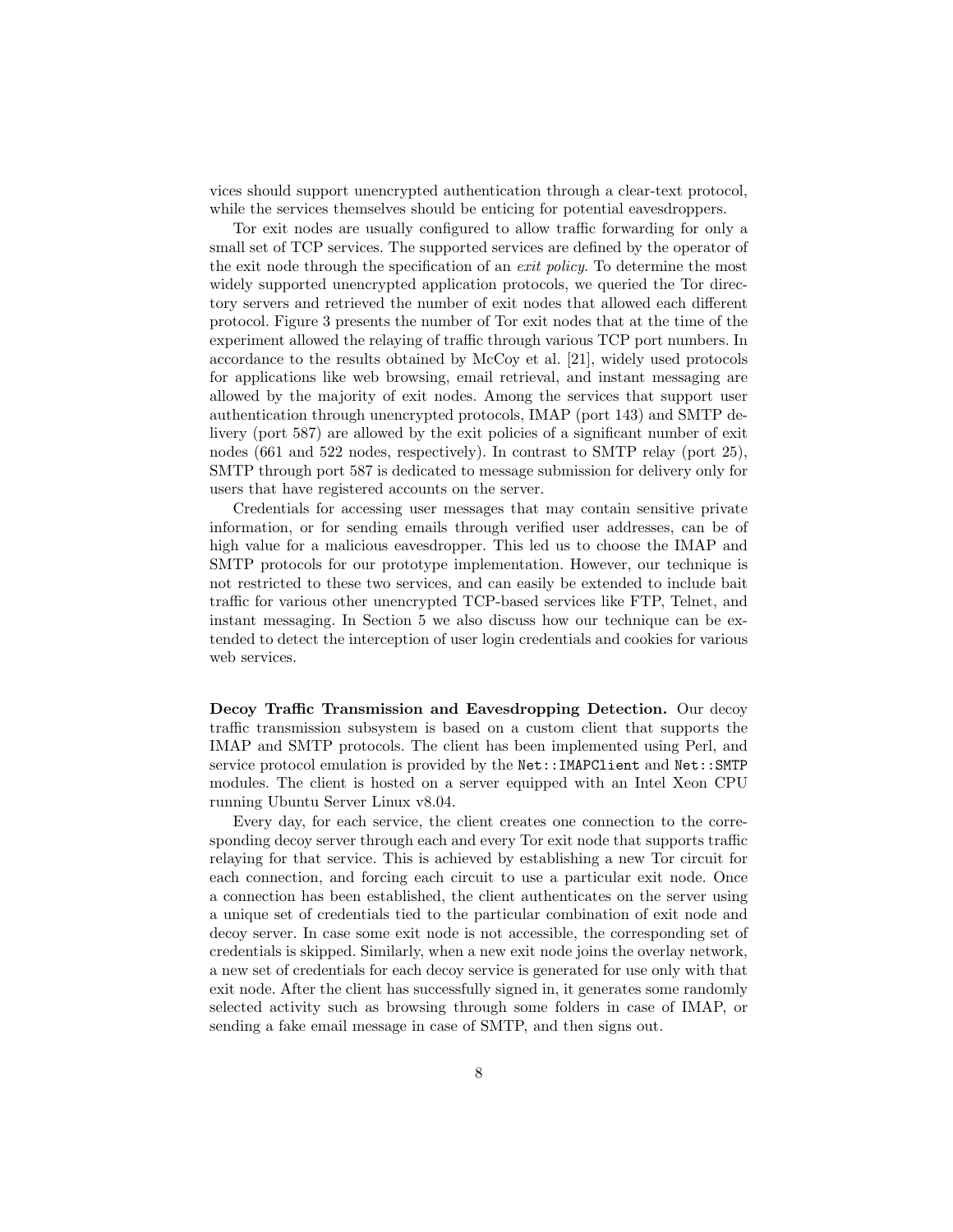For the decoy services we use Courier IMAP v4.6.0 and Postfix v2.7.0 running on a different host. Under normal conditions, each decoy server should receive one connection from each unique account per day. If an unsolicited successful connection using some of the previously transmitted decoy credentials is observed, then this connection is labelled as illegitimate. Illegitimate connections are identified by correlating the connections generated by our client with all the connections received by the server, based on the logs recorded at the client and the server. Specifically, upon the completion of a successful connection, the decoy server sends directly (not through Tor) to the client all the recorded information about the recently completed session. The client then compares the connection details, including the set of credentials used and the start and end times of the connection recorded by both the client and the server, against the recently completed connections. In case no matching connection is found, the system generates a report that includes the time of the last generated connection that used the intercepted credentials, the time of the unsolicited connection to the server, the IP address of its initiator, and the exit node involved in the incident.

Important Implementation Considerations. During the implementation of our prototype system, we had to deal with various issues related to improving the accuracy of our traffic interception detection approach, or with cases where interesting design tradeoffs came up. We briefly discuss some of these issues in the rest of this section.

Time Synchronization. Accurate time synchronization between the client and the decoy server(s) helps ensuring the proper correlation of the connections generated by the client with the connections received by the server, and the correct identification of any unsolicited connections. Although the volume of our decoy connections is very low, allowing any illegitimate connections to easily stand out, the clocks of all hosts in our architecture are kept synchronized using the Network Time Protocol. The sub-second accuracy of NTP allows the precise correlation of the connection start and end times observed on both the client and server. This offers an additional safeguard for the verification of the detected traffic interception incidents.

Amount and Quality of Decoy Traffic. We deliberately chose to generate a conservatively small number of decoy connections instead of sending a large amount of decoy network traffic. On one hand, the probability that some of the transmitted decoy credentials will be snooped increases with the number and frequency of the generated decoy connections, e.g., in case of intermittent traffic interception or opportunistic eavesdroppers. At the same time, as the amount of decoy traffic increases, it can potentially become more distinguishable from the production traffic. Although keeping the number of decoy connections to one per day for each combination of exit node and decoy service may not provide the higher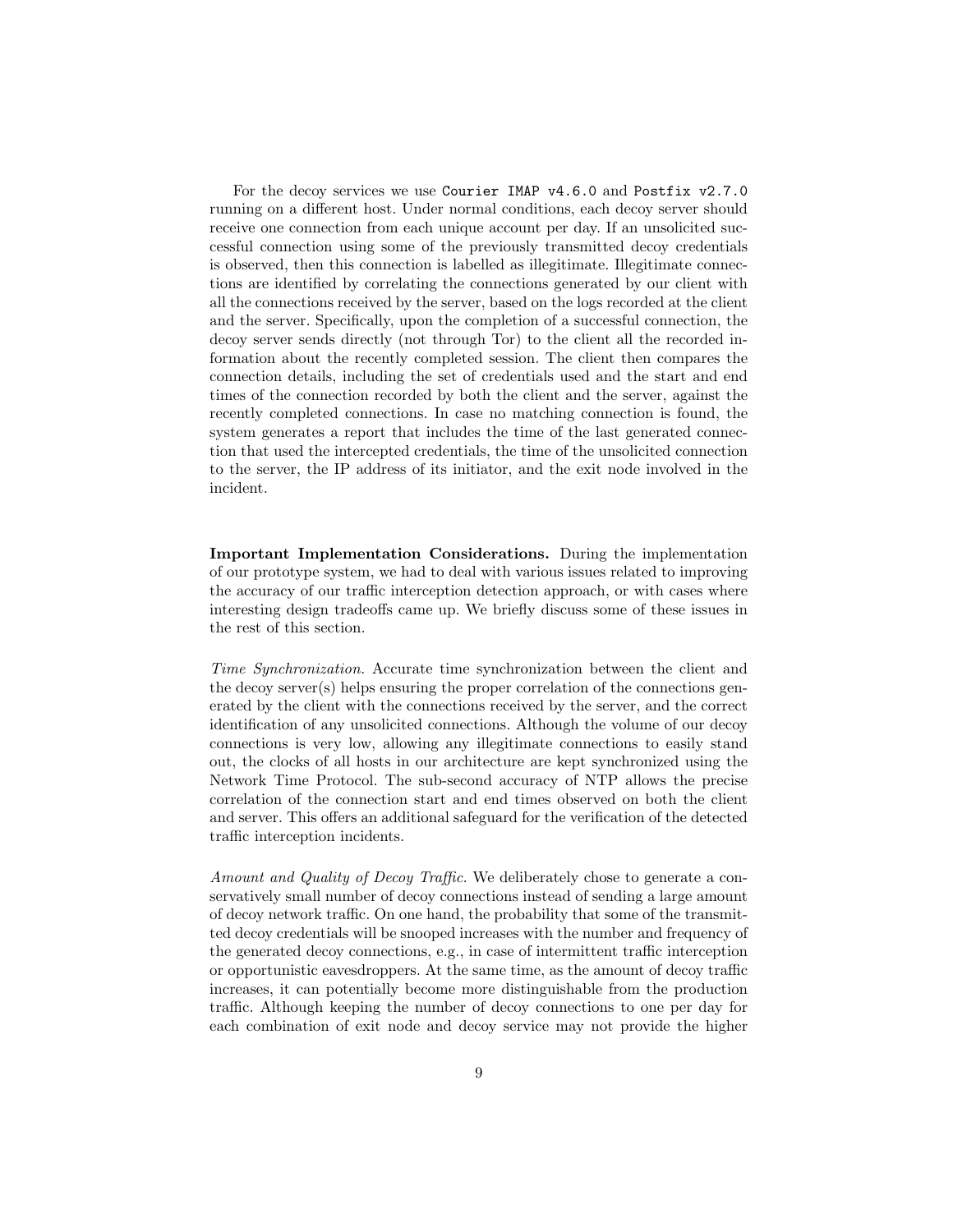possible exposure of the bait credentials to prospective eavesdroppers, it makes the identification of the decoy traffic much harder.

The believability of the decoy traffic [\[9\]](#page-18-6) is another crucial aspect of the effectiveness of our approach. For instance, a decoy IMAP session using an account that does not have a realistic folder structure, or that does not contain any real email messages, might raise suspicions to an eavesdropper. Repeating the same actions in every session, or launching new sessions at exactly the same time every day, can also be indications that the sessions are artificially generated. In our prototype system, we randomly vary the connection times and activity in each session, we use realistically looking folder structures for the IMAP accounts, and send legitimately looking email messages that are randomly selected from a pool of existing messages. As part of our future work, we plan to use more sophisticated schemes for the generation of even more believable decoy traffic, such as the one proposed by Bowen et al. [\[9\]](#page-18-6), which is based on the automatic modification of real network traffic traces.

Eavesdropping Incident Verification. Besides the accurate correlation between the start and end times logged by the client and the server, we have taken extra precautions to avoid any misclassification of our generated decoy connections as illegitimate. For each connection launched by the client, the system also keeps track of the circuit establishment times by monitoring Tor client's control port. Moreover, we have enabled all the built-in logging mechanisms provided by the Tor software. On the server side, all incoming and outgoing network traffic is captured using tcpdump. In addition to the server logs, the captured traffic provides valuable forensic information regarding the nature of illegitimate connections, such as the exact sequence of protocol messages sent by the attacker's IMAP or SMTP client.

# <span id="page-9-0"></span>4 Deployment Results

Our prototype implementation has been continuously operational in the Tor anonymity network since August 2010. During the course of ten months, our system has detected ten traffic interception incidents. In this section, we give a detailed description of each incident and an analysis of the consequent activity on the decoy server.

The observed eavesdropping incidents were related to ten different exit nodes, and all the related illegitimate connections were received by our decoy IMAP server. Based on the intercepted credentials used in each unsolicited connection, we were able to identify the Tor exit node involved in each incident. Detailed information about the detected incidents is presented in Table [1.](#page-10-0)

The first four incidents occurred within a short timespan of three days, and involved four different exit nodes in the US, Hong Kong, UK, and The Netherlands. The connect-back attempts on the decoy server had a common pattern, and in all four cases they originated from the same IP address of the exit node on which the corresponding credentials had been exposed. Another similarity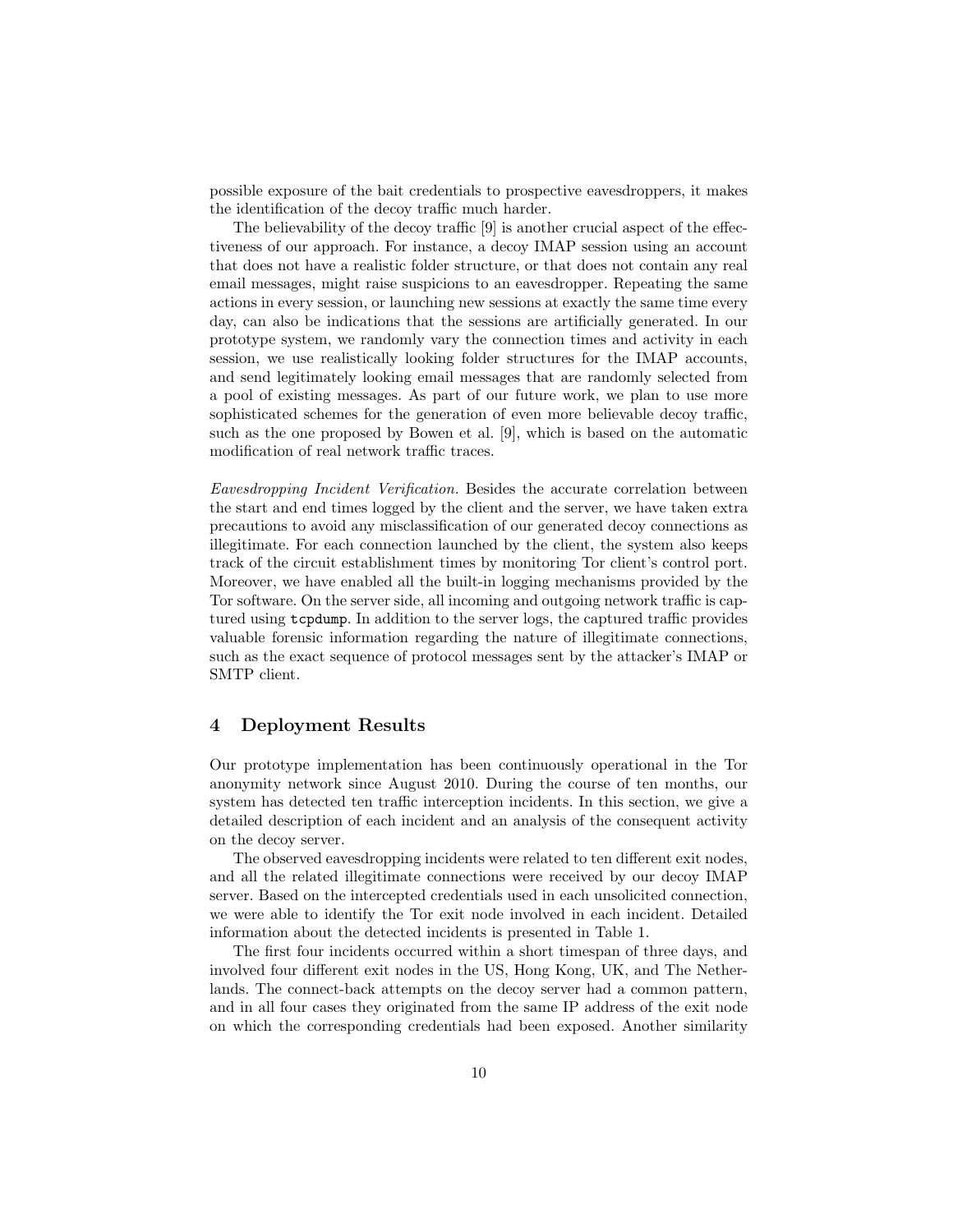| Incident       | Date       | Exit node       | Remarks                                  |
|----------------|------------|-----------------|------------------------------------------|
| number         |            | location        |                                          |
| $\mathbf{1}$   | Aug. $'10$ | US              | Same pattern as in incidents 2, 3, and 4 |
|                |            |                 | Connect-back from the same exit node     |
| $\overline{2}$ | Aug. $'10$ | Hong Kong       | Same pattern as in incidents 1, 3, and 4 |
|                |            |                 | Connect-back from the same exit node     |
| 3              | Aug. $'10$ | UK              | Same pattern as in incidents 1, 2, and 4 |
|                |            |                 | Connect-back from the same exit node     |
| $\overline{4}$ | Aug. $'10$ | The Netherlands | Same pattern as in incidents 1, 2, and 3 |
|                |            |                 | Connect-back from the same exit node     |
| $\overline{5}$ | Sep.10     | S. Korea        | Connect-back from a different exit node  |
| 6              | Sep.'10    | Hong Kong       | Connect-back from a third-party host     |
|                |            |                 | Exit node not accessible upon detection  |
| $\overline{7}$ | Sep.10     | India           | Connect-back from third-party hosts      |
|                |            |                 | Exit node not accessible upon detection  |
| 8              | Jan.'11    | Germany         | Connect-back from third-party hosts      |
|                |            |                 | Attempt to use SSL through the IMAP      |
|                |            |                 | STARTTLS command                         |
| 9              | Apr. $'11$ | India           | Connect-back from third-party hosts      |
|                |            |                 | and other Tor relays                     |
| 10             | Apr. $'11$ | India           | Same as 9. Both exit nodes in the same   |
|                |            |                 | ISP network and many of the third-party  |
|                |            |                 | connect-back hosts were in the same      |
|                |            |                 | networks (mostly in Europe and India)    |
|                |            |                 | Was involved in incident 7               |

<span id="page-10-0"></span>Table 1. Observed traffic interception incidents during a ten month period. In all cases, the eavesdropper connected to our decoy IMAP server using a set of intercepted decoy credentials.

among these incidents is related to time difference between the latest exposure of the decoy credentials in the network and the corresponding connect-back to the decoy server. Figure [4](#page-11-0) presents this time difference for all ten incidents. The first four incidents had a quite similar connect-back delay of a few hours, which is significantly shorter compared to the rest of the incidents. Based on the above facts, we speculate that the first four eavesdropping cases were coordinated by the same person or group, who probably used the same tools or methodology in each case.

The fifth incident occurred about three weeks after the previous group of incidents. The decoy user name and password were exposed through an exit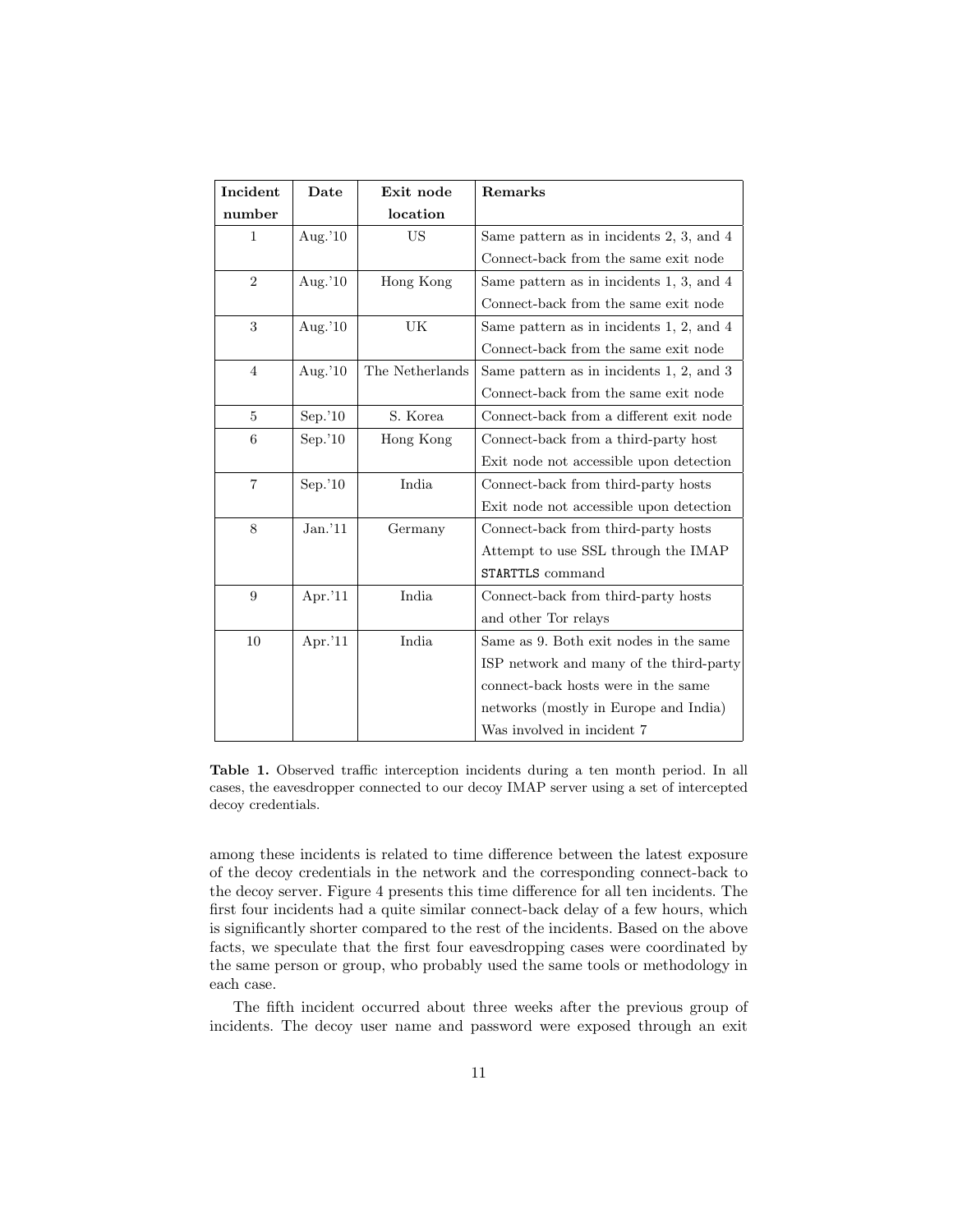

<span id="page-11-0"></span>Fig. 4. Time difference between the exposure of the decoy credentials and the first connect-back attempt on the decoy server.

router in South Korea, and a connection to the decoy server was attempted from a different exit router in the US—an indication that the adversary probably used Tor to hide the real origin of the connection. The sixth incident almost coincided with the fifth one, and involved an exit router in Hong Kong. After more than ten hours, the decoy IMAP server received six connections from a different IP address belonging to a Chinese ISP.

In the seventh eavesdropping case, the decoy user credentials were exposed through an exit router located in India. The credentials were then reused in five connections originating from five different IP addresses within the same subnet of an ISP in Canada. Interestingly, the exit router was not accessible when we discovered the eavesdropping attempt. An analysis of the network traffic captured on the decoy server revealed that in each session, there were multiple accesses to default mail folders such as INBOX, INBOX.Sent, and INBOX.Template, although some of them (e.g., INBOX.Template) didn't exist in the decoy account. This is an indication that the attacker probably used an email client that automatically attempts to browse through some standard folders.

The eighth incident occurred in the first week of January 2011 and involved an exit node in Germany. Five unsolicited connections were received by the decoy server from a host located in Ecuador. In all cases, upon successfully authenticating on the decoy server, the mail client of the adversary issued an IMAP STARTTLS command, attempting to switch to an SSL connection.

Finally, the most dramatic incidents were recorded in April 2011. Two exit nodes, both hosted in a government run ISP network, were eavesdropping on the traffic. Thereafter, there were various login attempts from hosts in approximately 30 different networks in Europe and India. In each of the attempts, the attacker used standard IMAP client software to access the accounts (similar to the seventh incident). As evident from Figure [4,](#page-11-0) the incidents originated approximately 16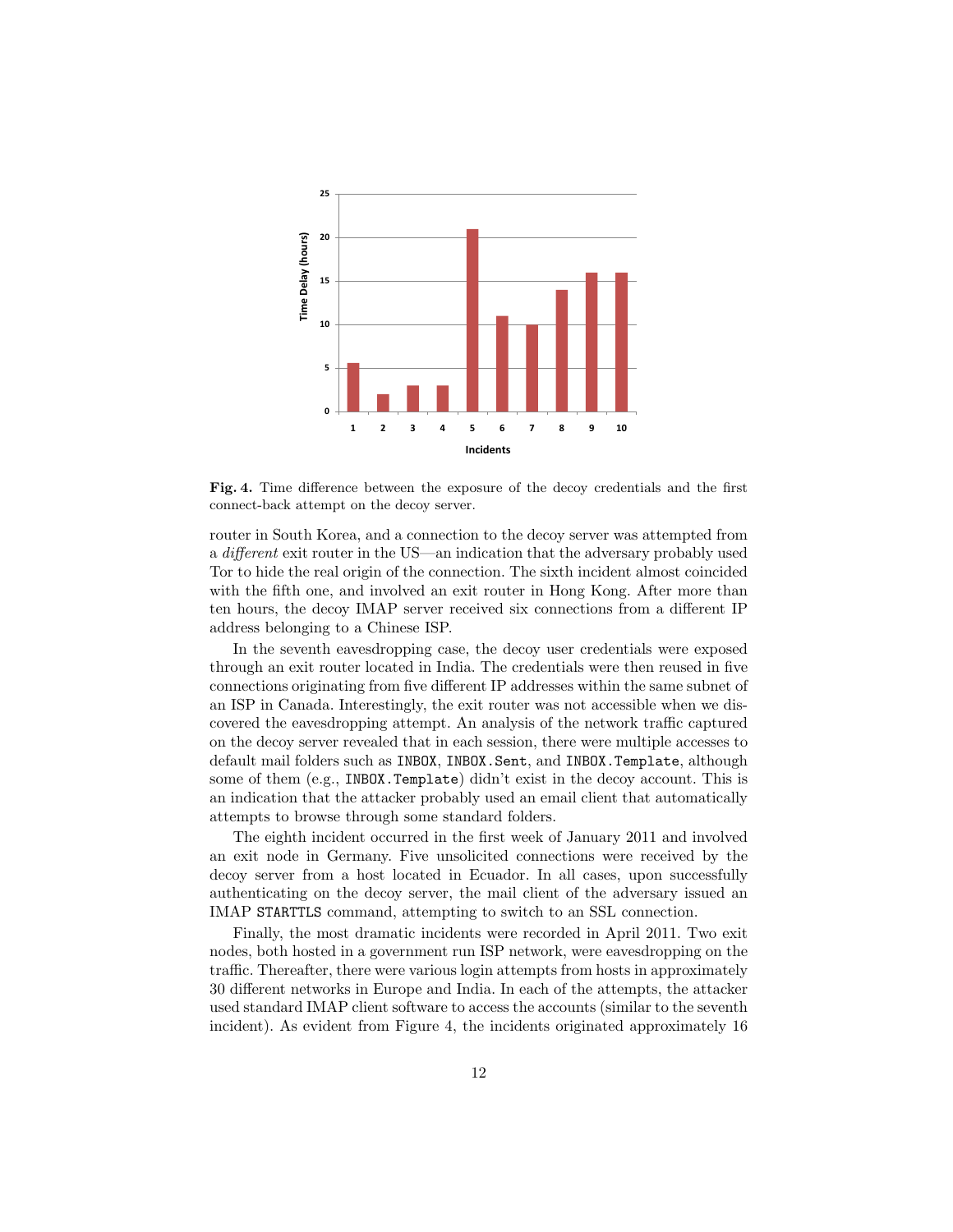hours after the exit nodes were exposed to the decoy account credentials, and the IMAP commands issued by the attacker were the same in both cases. Thus, we suspect that there was some automated program which co-ordinated the execution of connection replay attempts.

One of the exit nodes involved in this incident was seen previously in the seventh incident but was not accessible, following the incident. It re-surfaced after a few months and was now involved in this automated and co-ordinated attempt with another exit node. Various hosts were used for connection replay attempts at various times of the day. Some of these illegitimate connections were even redirected via other Tor relays, in an attempt to confuse our system. But due to our one-to-one association between exit nodes and decoy accounts, we were able to determine the exit nodes which were originally exposed to the decoy user names and passwords. We changed the passwords of the decoy accounts but the attacker was able to learn them in a day. There were login attempts into these accounts with the new passwords. We thus believe that the attacker was actively sniffing the network for passwords, and other sensitive information being transmitted in cleartext.

| Incident       | Advertised Remarks |                                                     |
|----------------|--------------------|-----------------------------------------------------|
| number         | <b>Bandwidth</b>   |                                                     |
| 1              | Unknown            | Relay was not running when accessed                 |
| $\overline{2}$ | Unknown            | Relay was not running when accessed                 |
| 3              | $44$ Mbit/s        | Guard node with high uptime                         |
| 4              | $20.8$ Mbit/s      | Guard node with high uptime                         |
| 5              | $1.4$ Mbit/s       | Advertises high uptime                              |
| 6              | $56$ Kbit/s        | Advertises high uptime, runs directory service      |
| 7              | Unknown            | Relay was not running when accessed                 |
| 8              | $856$ Kbit/s       | Guard node with high uptime, runs directory service |
| 9              | $150$ Kbit/s       | Non-guard exit node                                 |
| 10             | $100$ Kbit/s       | Non-guard exit node                                 |

<span id="page-12-0"></span>Table 2. Available bandwidth of the malicious exit nodes as reported by http://torstatus.blutmagie.de/

Table [2](#page-12-0) shows the available bandwidth of the exit nodes that were involved in the detected incidents. Two out of the ten exit nodes advertised very high available bandwidth (44 and 20.8 Mbit/s, respectively), and thus are very likely to be selected in Tor client circuits, as the default Tor circuit node selection mechanism is biased towards nodes with high advertised available bandwidth [\[6\]](#page-18-11). There were two nodes which advertised much less available bandwidth of approximately 1.4 Mbit/s and 856 Kbit/s. Further, there were three nodes that advertised even lower available bandwidth of 150, 100, and 56 Kbit/s, respectively.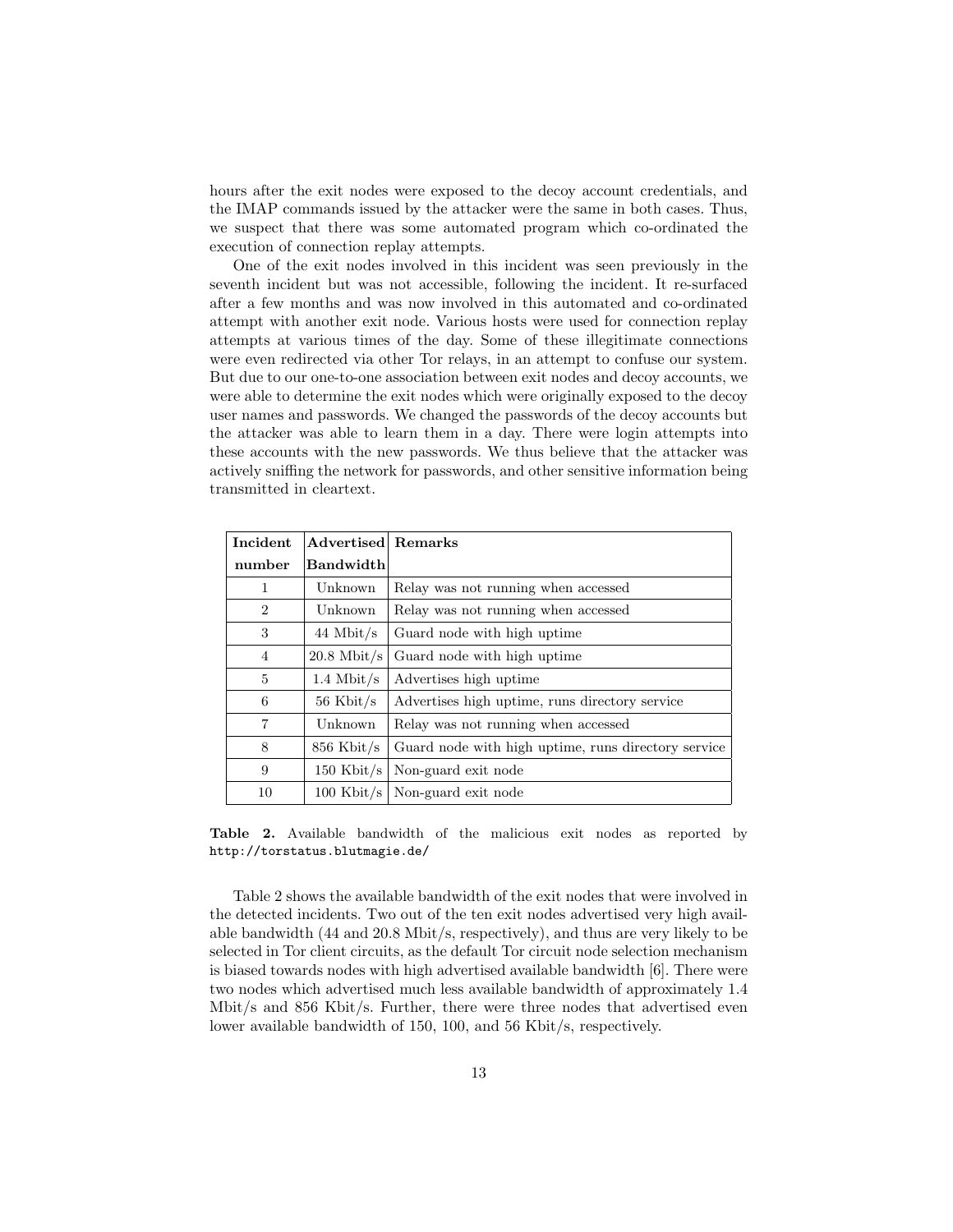

<span id="page-13-2"></span>Fig. 5. Locations of the Tor exit nodes involved in the observed traffic interception incidents, and the non-Tor hosts that connected back to the decoy servers. Numbers refer to the corresponding incidents listed in Table [1.](#page-10-0)

Both of the high bandwidth nodes were guard nodes<sup>[1](#page-13-1)</sup> with high up-times. One of the three low bandwidth nodes was also a guard node. The remaining two low bandwidth nodes were running directory services. Although their low advertised bandwidth gives them less chance to be selected in Tor circuits, but they could misuse their directory services privileges and deliberately publish relay information like fake bandwidth and uptime and bias the node selection algorithm during circuit creation.

The map in Figure [5](#page-13-2) gives an overall view of the locations of the exit nodes and the third-party hosts involved in the observed incidents. Tor and non-Tor nodes are represented using different symbols. We used basic geo-IP address lookup tools which provide only country-level accuracy, so the points on the map denote only the country in which each host was located. The number next to each point corresponds to the incident number, as presented in Table [1.](#page-10-0)

# <span id="page-13-0"></span>5 Discussion and Future work

#### 5.1 Detection Confidence

Internet traffic crosses multiple network elements until it reaches its final destination. The encrypted communication used in anonymity networks protects the original user traffic from eavesdropping by intermediate network elements, such as routers or wireless access points, until it reaches the boundary of the overlay network. However, the possibility of traffic interception is not eliminated, but is

<span id="page-13-1"></span> $1$  Tor clients, by default, create circuits via a fixed set of trusted entry nodes, known as guard nodes [\[24\]](#page-19-13), so as to prevent against predecessor attacks [\[35\]](#page-19-14).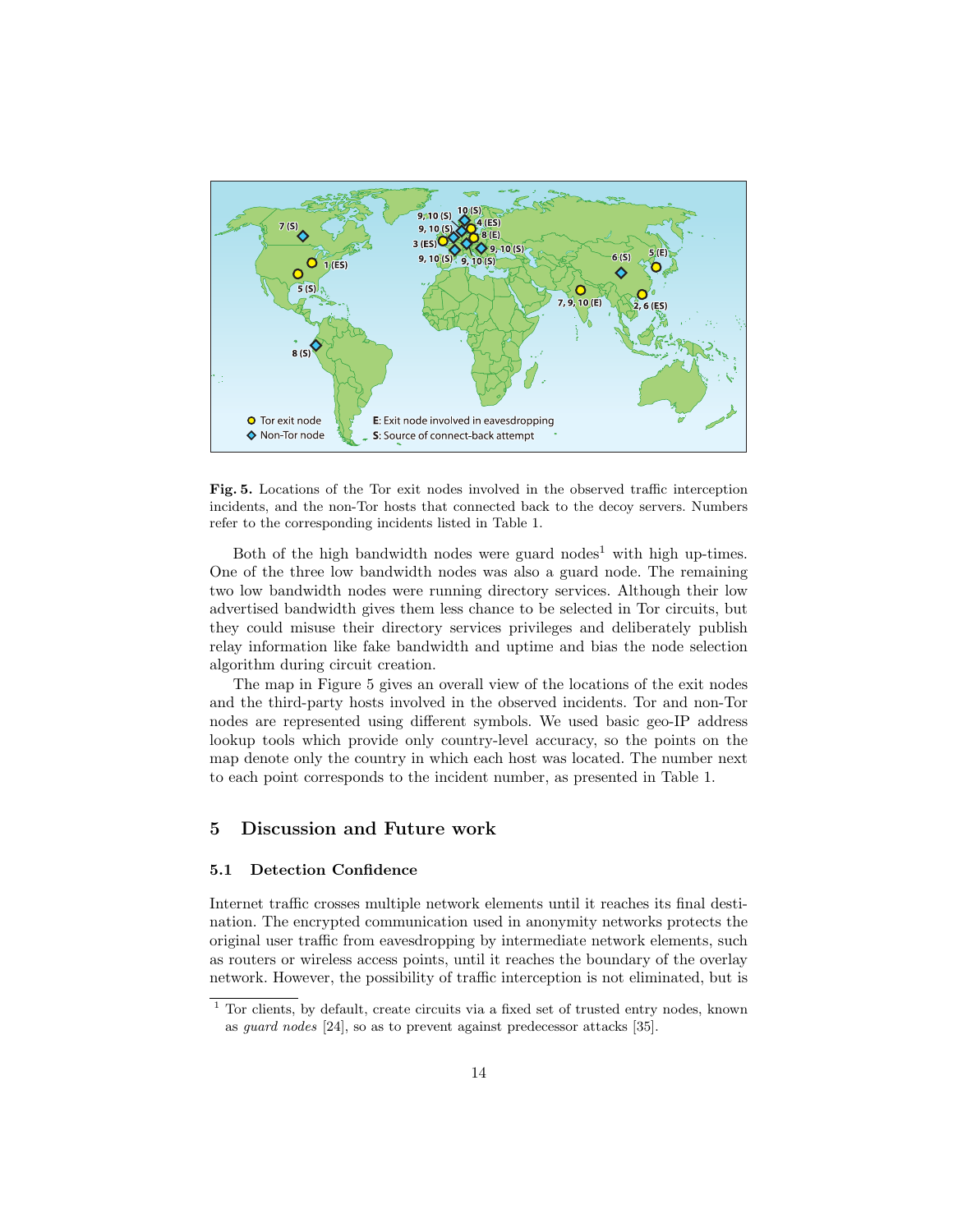rather shifted to the network path between the exit node and the actual destination. Consequently, the transmitted decoy credentials in our proposed approach might not necessarily be snooped on the exit node of the overlay, but on any other network element towards the destination. This means that in the incidents detected by our system, the decoy credentials could have been intercepted at some other point in the network path between the exit node and the decoy server, and not at the exit node itself.

Although the above possibility can never be ruled out completely, we strongly believe that in all incidents the decoy credentials were indeed intercepted at the involved exit node for the following reasons. The ease of installing and operating a Tor exit node means that adversaries can easily set up and operate rogue exit nodes, but also that exit nodes operated by honest individuals may be running on systems that lack the latest software patches, or have poor security configurations. This may enable adversaries to easily compromise them and misuse the hosted Tor exit node. At the same time, most of the network elements beyond a Tor exit node are under the control of ISPs or other organizations that have no incentive to blatantly misuse intercepted user credentials by directly attempting to access the user's accounts. Furthermore, in some of the cases, the adversary connected back to the decoy server from the same exit node involved in the particular eavesdropping incident, raising even more suspicion that the exit node is rogue or has been compromised.

In our future work, we plan to use multiple replicas of the decoy servers scattered in different networks around the world, and associate different sets of credentials with each one. This can further increase the detection confidence for incidents involving the same exit node, but different replicas of the same server.

#### 5.2 Decoy Traffic Credibility

Another aspect of our system that can be improved is the credibility of the generated decoy traffic. For instance, regarding the SMTP traffic, we plan to increase the number and diversity of the innocuous email messages that we currently use, and also create new variations based on message templates. Some of the messages could also contain "bait" documents [\[10\]](#page-18-12) that would ping back to our system in case someone opened them. We can also use some of the techniques described by Bowen et al. [\[9\]](#page-18-6) to generate even more realistic decoy traffic. For example, we can capture network traces of protocol interactions using various real IMAP clients and servers, sanitize and modify them by inserting bait information, and replay them as part of the decoy traffic.

#### 5.3 Detection of HTTP Session Hijacking

Besides snooping on users' traffic, an adversary that has access to unencrypted network data can also mount HTTP session hijacking attacks against users that are logged in on social networking sites like Facebook or Twitter. Until recently, these sites had no option to encrypt user traffic except while authenticating them. Even though now they have options to enable HTTPS to encrypt user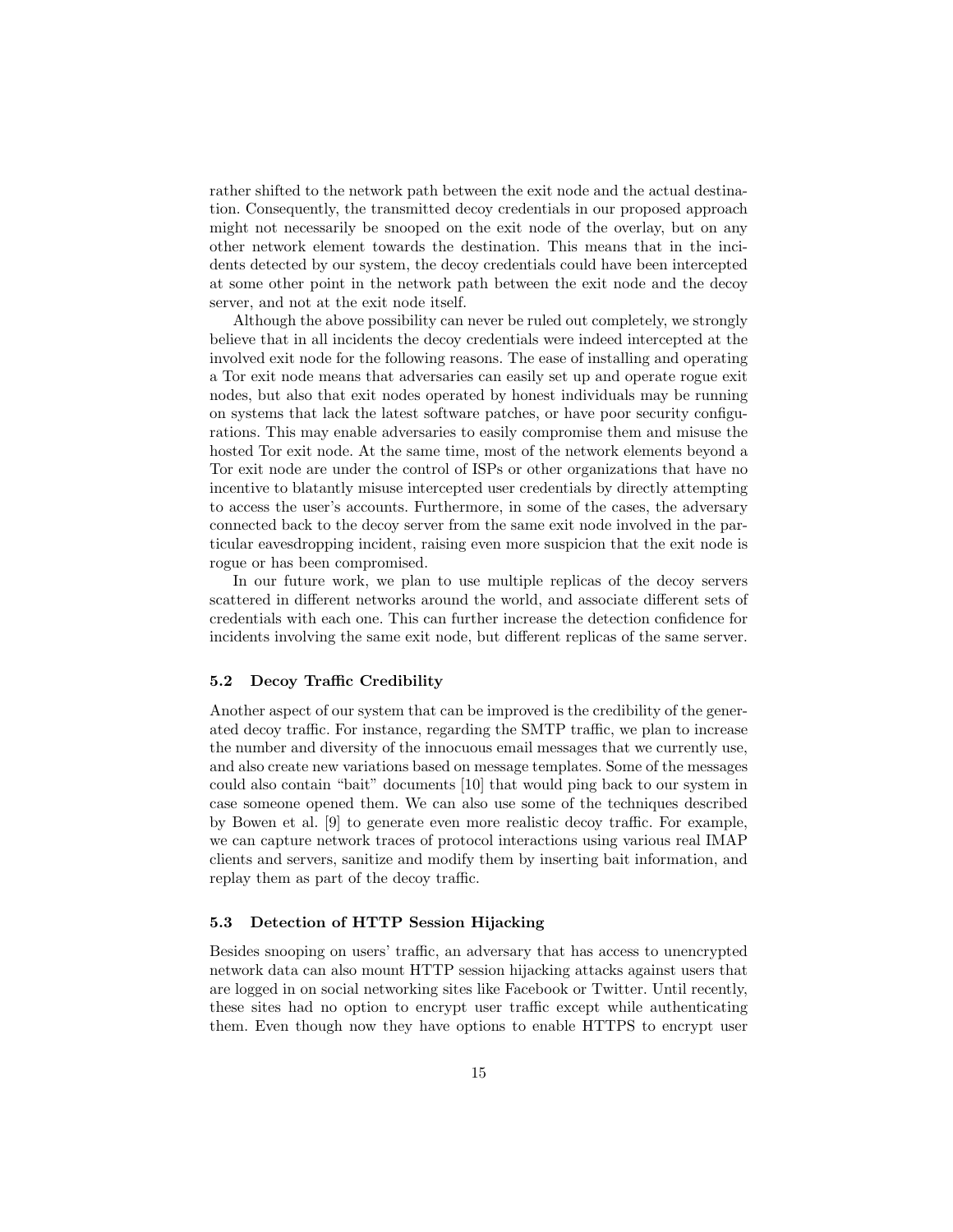traffic, there are enough users who are ignorant about it and don't use it. Even when using HTTPS, there are various Facebook and Twitter based applications which switch to HTTP and never switch back to HTTPS again; thereby exposing HTTP session cookies to eavesdroppers. In a session hijacking attack, the attacker can steal the session cookie that is included in the HTTP requests of authenticated users and use it to access the user's account. The fact that social networking sites are among the most frequently accessed websites through the Tor network [\[22\]](#page-19-7), combined with the ease of hijacking user sessions using tools like Firesheep [\[16\]](#page-19-6), makes the possibility of mounting session hijacking attacks on Tor exit nodes quite attractive for adversaries.

In our future work, we plan to extend our system to detect HTTP session hijacking attacks through the use of decoy accounts on popular social networking websites. In this scheme, the decoy traffic will consist of generated random activity using decoy accounts on websites like Facebook. This activity can include actions such as viewing pictures, browsing through friends' posts, or sending fake messages. Instead of decoy credentials, our aim in this case would be to entice a potential adversary to intercept the session cookie used in the decoy HTTP requests and hijack the fake user's session. The hijacking event can be detected by closely monitoring all information contained in the decoy account for potential changes that would indicate that someone has gained unauthorized access. For instance, an attacker might use a hijacked Facebook account to post links to malicious code or send spam messages to the friends of the user.

#### 5.4 Traffic Eavesdropping and Anonymity Degradation

Traffic eavesdropping on anonymous communication systems might not lead to direct degradation of network anonymity. However, inadvertently leaking user information such as login credentials can reveal vital information about the users, such as identity, location, service usage, social contacts, and so on. Specifically for Tor, the anonymity set commonly refers to all possible circuits that can be created, or the set of all possible active users of the system [\[13\]](#page-18-13).

Traffic eavesdropping might help reveal information like the language and content of the messages, a particular dialect of the users, or other peculiarities that might help reducing the size of the anonymity set. For instance, a malicious exit node operator might see traffic carrying user data in Greek. Combined with the knowledge that there are about seven ISP networks in Greece, this information might help reducing the anonymity set significantly. Other clues such as the actual accessed content, the time of access, and the destination of the traffic, can as well aid the process of determining a user's identity.

#### 5.5 Eavesdropping Detection as a Network Service

The proposed system could be modified and deployed as a honeynet-based system consisting of configurable decoy services with decoy user credentials. These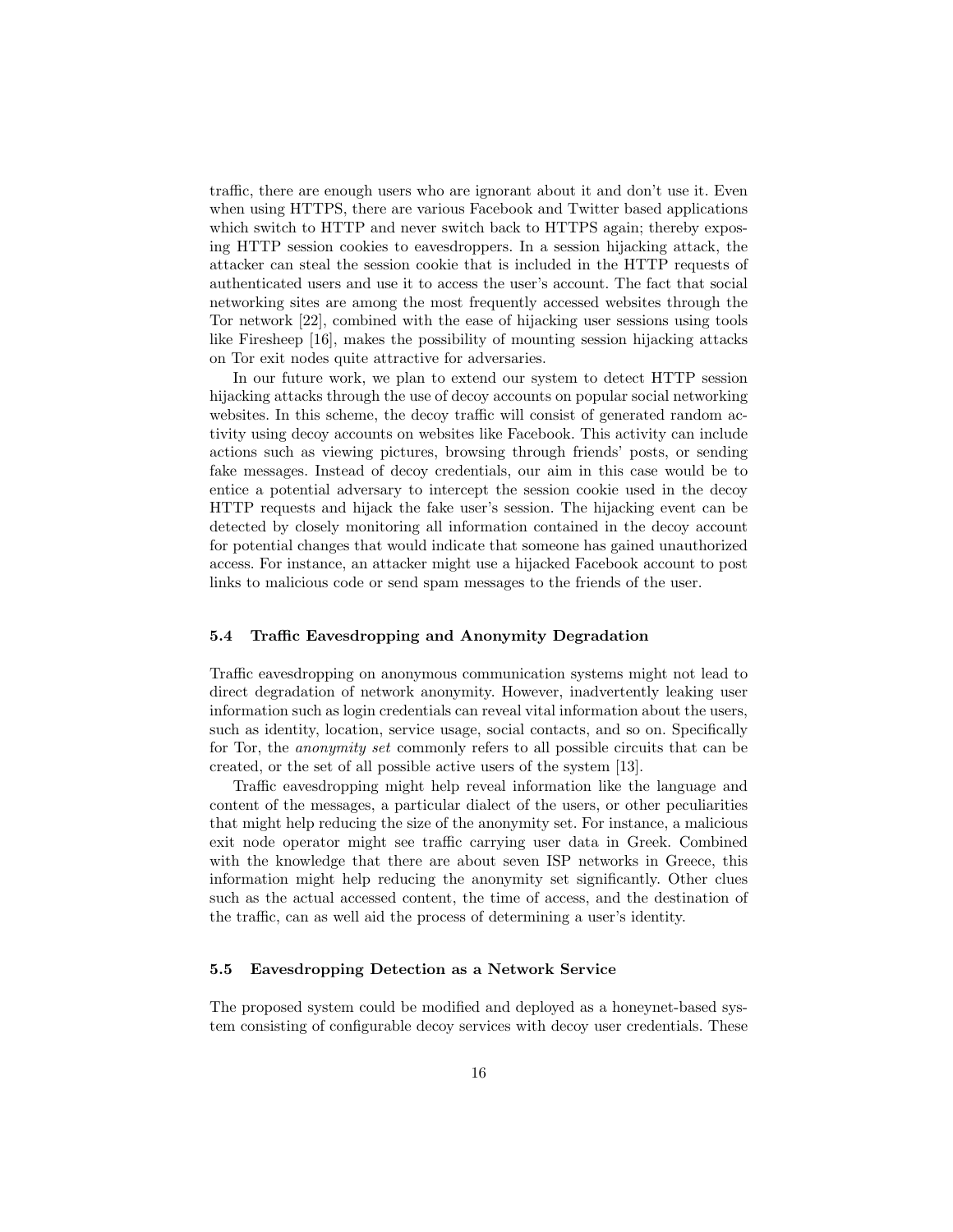credentials could be exposed to Tor exits via canned protocol interactions. Combined with decoy information generation services [\[8\]](#page-18-7), this infrastructure could be used as a composable eavesdrop detection system [\[27\]](#page-19-15).

# <span id="page-16-0"></span>6 Related work

Our work is closely related to research efforts that involve the exposure of enticing decoy information or resources to potential adversaries, with the aim to observe who and how attempts to use it. One of the first uses of decoy information for enabling the observation of real malicious activity has been documented by Clifford Stoll [\[31\]](#page-19-16). In his book, The Cuckoo's Egg [\[32\]](#page-19-17), the author recounts his efforts to trap an intruder that broke into the systems of the Lawrence Berkeley National Laboratory. As part of his efforts to monitor the actions and trace the intruder's origin, he generated fake documents containing supposedly classified information that would lure the intruder to come back and stay longer on the compromised computer.

The use of decoy computers with the aim to lure prospective intruders and monitor their actions is nowadays a popular approach among security administrators and researchers. These systems, widely known as honeypots [\[25,](#page-19-18)[30\]](#page-19-19), have no production value other than being compromised, and subsequently track the actions of the attacker. Honeypots have been extensively used for modeling, logging, and analyzing attacks originating from sources external to an organization [\[17,](#page-19-20)[36\]](#page-19-21), as well as internal attacks launched from within its perimeter [\[10\]](#page-18-12).

Similar to honeypots, honeytokens [\[29\]](#page-19-8) are pieces of information with no purpose other than being intercepted by an adversary. After their release, any subsequent use of that information can clearly indicate unauthorized access. The decoy credentials used in our approach can thus be viewed as particular instance of honeytokens. Bowen et al. [\[8\]](#page-18-7) proposed the use of decoy documents to detect misbehaving entities within the perimeter of an organization. The decoy documents contain embedded "beacons," such as scripts or macros, which are executed when the document is opened. The authors used fake tax records bearing information appearing to be "sensitive" and enticing to an adversary. In case a document has been leaked, the embedded beacon will connect to an external host and notify its author whenever the document is accessed.

In a another related research work, Bowen et al. [\[9\]](#page-18-6) use real WiFi traffic as a basis for the generation of decoy traffic with realistic network interactions. An API is used to insert bait content, such as popular webmail service cookies, FTP and HTTP protocol messages, and so on into these decoy packets. The packets are then broadcast through the WIFI network and exposed to potential eavesdroppers. Unsolicited connection attempts to the services, using the bait credentials, are marked as illegitimate. In their experiments, the authors replayed gmail.com and paypal.com messages carrying credentials and cookies for decoy accounts, and utilized the last login IP address feature of these services for determining illegitimate connection attempts. Such techniques are not applicable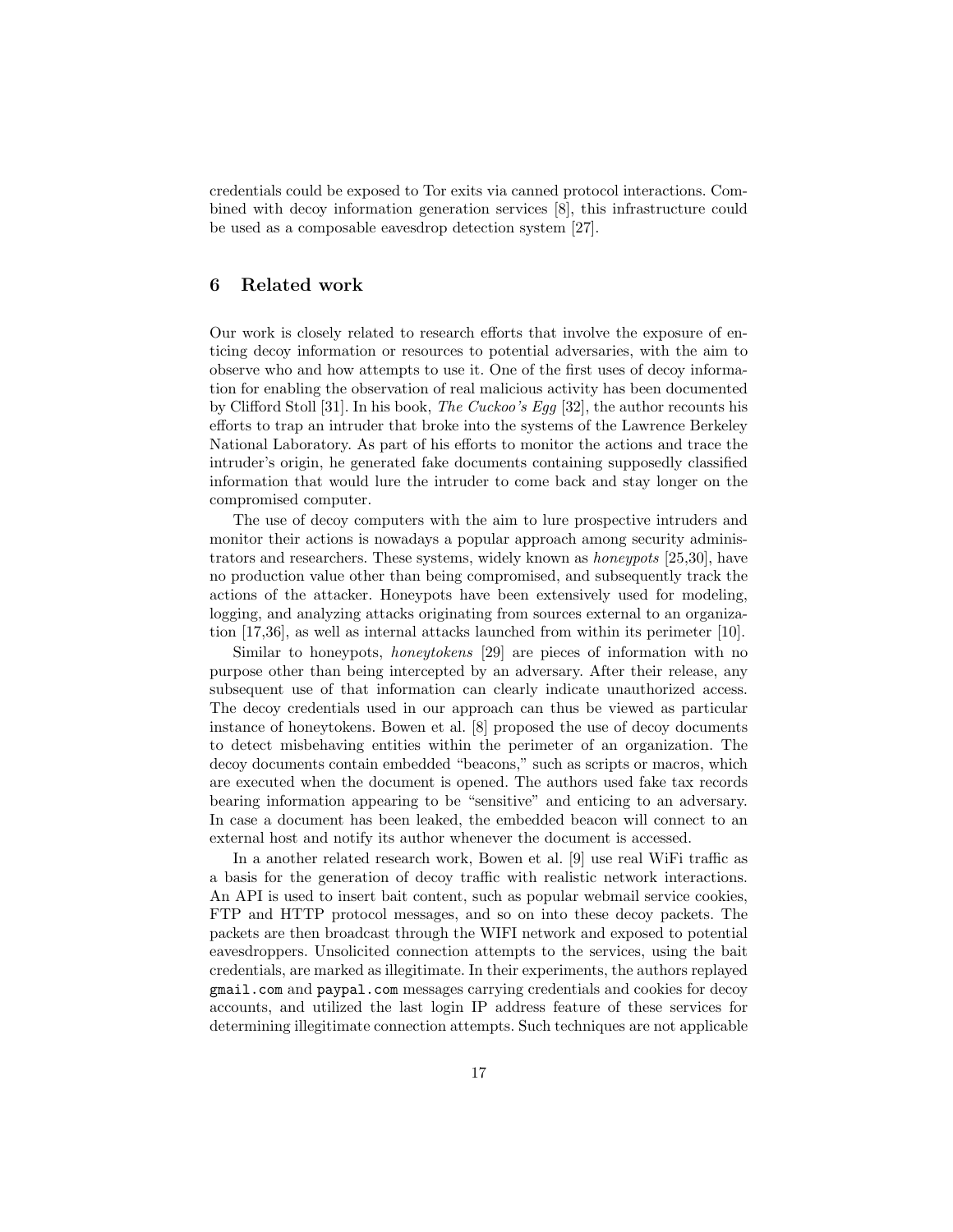anymore for the aforementioned popular web mail and financial services, as they have now switched to using SSL-encrypted connections.

There has been little effort in detecting misbehaving overlay nodes in anonymity networks. In a work most closely related to ours, McCoy et al. [\[21\]](#page-19-12) attempt to detect eavesdropping on malicious Tor exit routers by taking advantage of the IP address resolution functionality of network traffic capturing tools. Packet sniffing tools such as tcpdump [\[20\]](#page-19-9), are by default configured to resolve the IP addresses of the captured packets to their respective DNS names. The proposed system transmits, via Tor exit nodes, TCP SYN packets destined to unused IP addresses in a block owned by the system's operator. When the packet capturing program attempts to resolve the IP address of a probe packet, it will issue a DNS request to the authoritative DNS server, which is also under the control of the system's operator. Thus, any observed unsolicited requests to this DNS server are an indication that probe packets have been intercepted by some packet capturing program, and can be traced back to the network host where they were captured. However, when capturing traffic on disk, tcpdump by default does not resolve any addresses, and in any other case the eavesdropper can trivially disable this functionality, rendering the above technique ineffective.

## <span id="page-17-0"></span>7 Conclusion

Anonymous communication networks and proxying architectures offer an important service for users that want to protect their anonymity on the Internet. Through the use of encryption, anonymity networks like Tor also protect the confidentiality of the user traffic as it is being relayed across the overlay network. This protects the original user traffic against surveillance by local adversaries, as for example in the case where the user is connected through an unsecured public wireless network. However, since these systems by design do not provide end-to-end encryption, when the traffic reaches the final node of the overlay network, it is exposed to potential eavesdroppers. It is thus imperative for users to use application-level protocols that support encryption to prevent snooping by malicious exit node operators or intervening networks.

In this paper, we apply the concept of decoy network traffic injection to detect rogue nodes of anonymity networks engaged in traffic eavesdropping. Our approach is based on the injection of bait credentials for fake services such as IMAP and SMTP, with the aim to entice prospective snoopers to intercept and actually use the bait credentials. The system can then detect that a set of credentials has been intercepted, by monitoring for unsolicited connections to the decoy servers that use a set of previously exposed bait credentials.

We have deployed our prototype implementation in the Tor network, where it has been operational for about ten months. During this period, the system detected ten incidents of traffic interception, involving ten different exit nodes across the world. In all cases, the adversary attempted to take advantage of intercepted bait IMAP credentials by logging in on the decoy server, in many cases from the same exit node involved in the eavesdropping incident.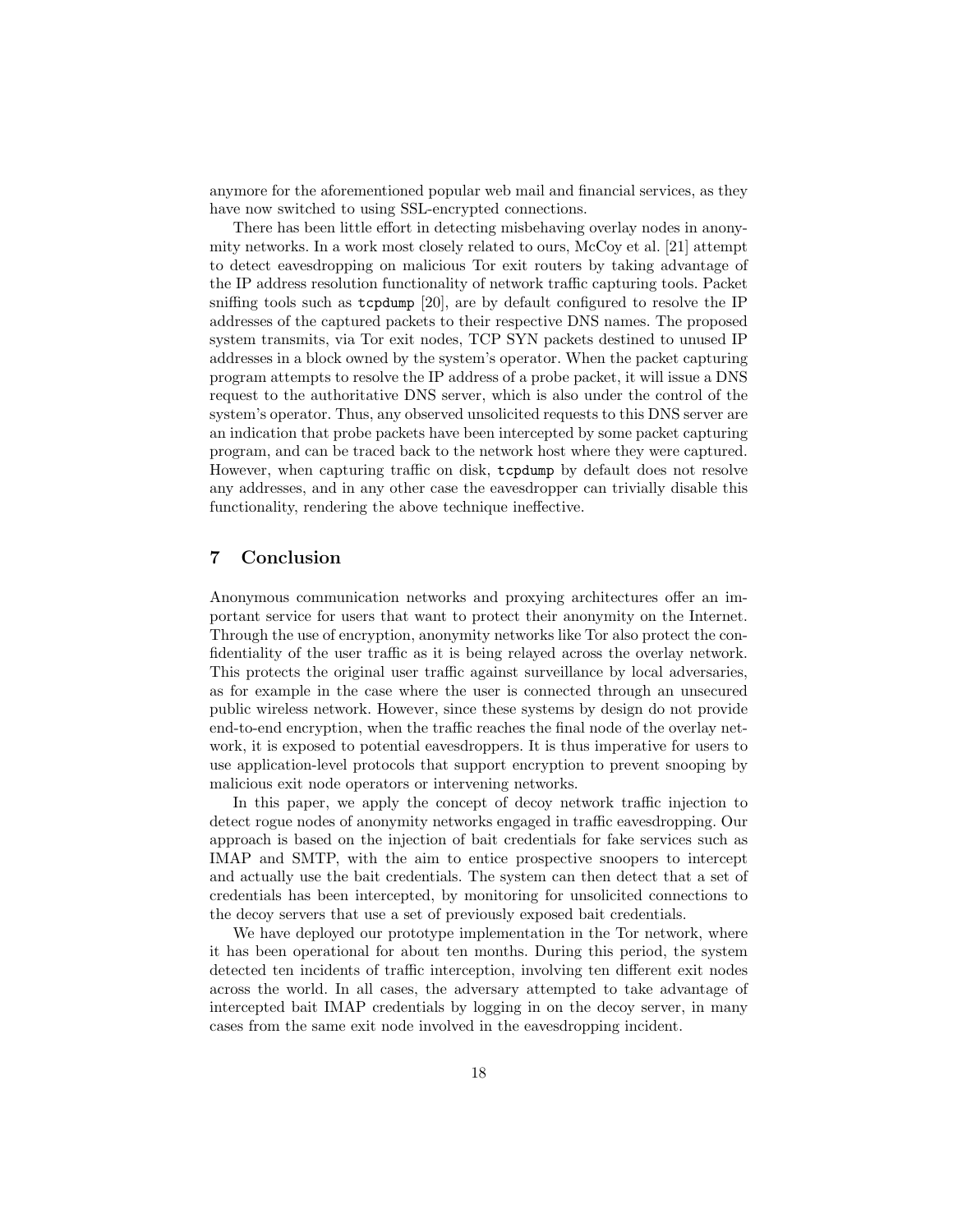As part of our future work, we plan to use more decoy services and increase the believability and diversity of our bait traffic, vary the location of the decoy servers, and use multiple replicas of each service in different networks. We also plan to extend our system to detect HTTP session hijacking attacks against popular social networking websites.

#### Acknowledgments

This work was supported by DARPA and ONR through Contracts DARPA-W011NF-11-1-0140 and ONR-MURI-N00014-07-1-090, respectively. Any opinions, findings, conclusions or recommendations expressed herein are those of the authors, and do not necessarily reflect those of the US Government, DARPA, or ONR.

# References

- <span id="page-18-0"></span>1. Anonymizer, Inc. <http://www.anonymizer.com/>
- <span id="page-18-1"></span>2. Anonymouse. <http://anonymouse.org/>
- <span id="page-18-5"></span>3. Inside Net Neutrality: Is your ISP filtering content? [http://www.macworld.com/](http://www.macworld.com/article/132075/2008/02/netneutrality1.html) [article/132075/2008/02/netneutrality1.html](http://www.macworld.com/article/132075/2008/02/netneutrality1.html)
- <span id="page-18-10"></span>4. Rogue Nodes Turn Tor Anonymizer Into Eavesdropper's Paradise, [http://www.](http://www.wired.com/politics/security/news/2007/09/embassy_hacks) [wired.com/politics/security/news/2007/09/embassy\\_hacks](http://www.wired.com/politics/security/news/2007/09/embassy_hacks)
- <span id="page-18-9"></span>5. Tor Metrics Portal. <http://metrics.torproject.org/>
- <span id="page-18-11"></span>6. Tor Path Specification. [https://gitweb.torproject.org/torspec.git?a=blob\\_](https://gitweb.torproject.org/torspec.git?a=blob_plain;hb=HEAD;f=path-spec.txt) [plain;hb=HEAD;f=path-spec.txt](https://gitweb.torproject.org/torspec.git?a=blob_plain;hb=HEAD;f=path-spec.txt)
- <span id="page-18-2"></span>7. Bennett, K., Grothoff, C.: GAP - practical anonymous networking. In: Proceedings of the Privacy Enhancing Technologies Workshop (PET). pp. 141–160 (2003)
- <span id="page-18-7"></span>8. Bowen, B.M., Hershkop, S., Keromytis, A.D., Stolfo, S.J.: Baiting Inside Attackers Using Decoy Documents. In: Proceedings of the 5th International ICST Conference on Security and Privacy in Communication Networks (SecureComm). pp. 51–70 (September 2009)
- <span id="page-18-6"></span>9. Bowen, B.M., Kemerlis, V.P., Prabhu, P., Keromytis, A.D., Stolfo, S.J.: Automating the injection of believable decoys to detect snooping. In: Proceedings of the third ACM Conference on Wireless Network Security (WiSec). pp. 81–86 (2010)
- <span id="page-18-12"></span>10. Bowen, B.M., Salem, M.B., Hershkop, S., Keromytis, A.D., Stolfo, S.J.: Designing host and network sensors to mitigate the insider threat. IEEE Security and Privacy 7, 22–29 (2009)
- <span id="page-18-4"></span>11. Chaum, D.L.: Untraceable Electronic Mail, Return Addresses, and Digital Pseudonyms. Communications of the ACM 24(2), 84–90 (February 1981)
- <span id="page-18-3"></span>12. Danezis, G., Dingledine, R., Mathewson, N.: Mixminion: A Type III Anonymous Remailer. <http://mixminion.net/>
- <span id="page-18-13"></span>13. Díaz, C., Seys, S., Claessens, J., Preneel, B.: Towards measuring anonymity. In: Proceedings of the 2nd international conference on Privacy enhancing technologies. pp. 54–68. PET'02, Springer-Verlag, Berlin, Heidelberg (2003), [http://portal.](http://portal.acm.org/citation.cfm?id=1765299.1765304) [acm.org/citation.cfm?id=1765299.1765304](http://portal.acm.org/citation.cfm?id=1765299.1765304)
- <span id="page-18-8"></span>14. Dingledine, R., Mathewson, N., Syverson, P.: Onion Routing. [http://www.](http://www.onion-router.net/) [onion-router.net/](http://www.onion-router.net/)